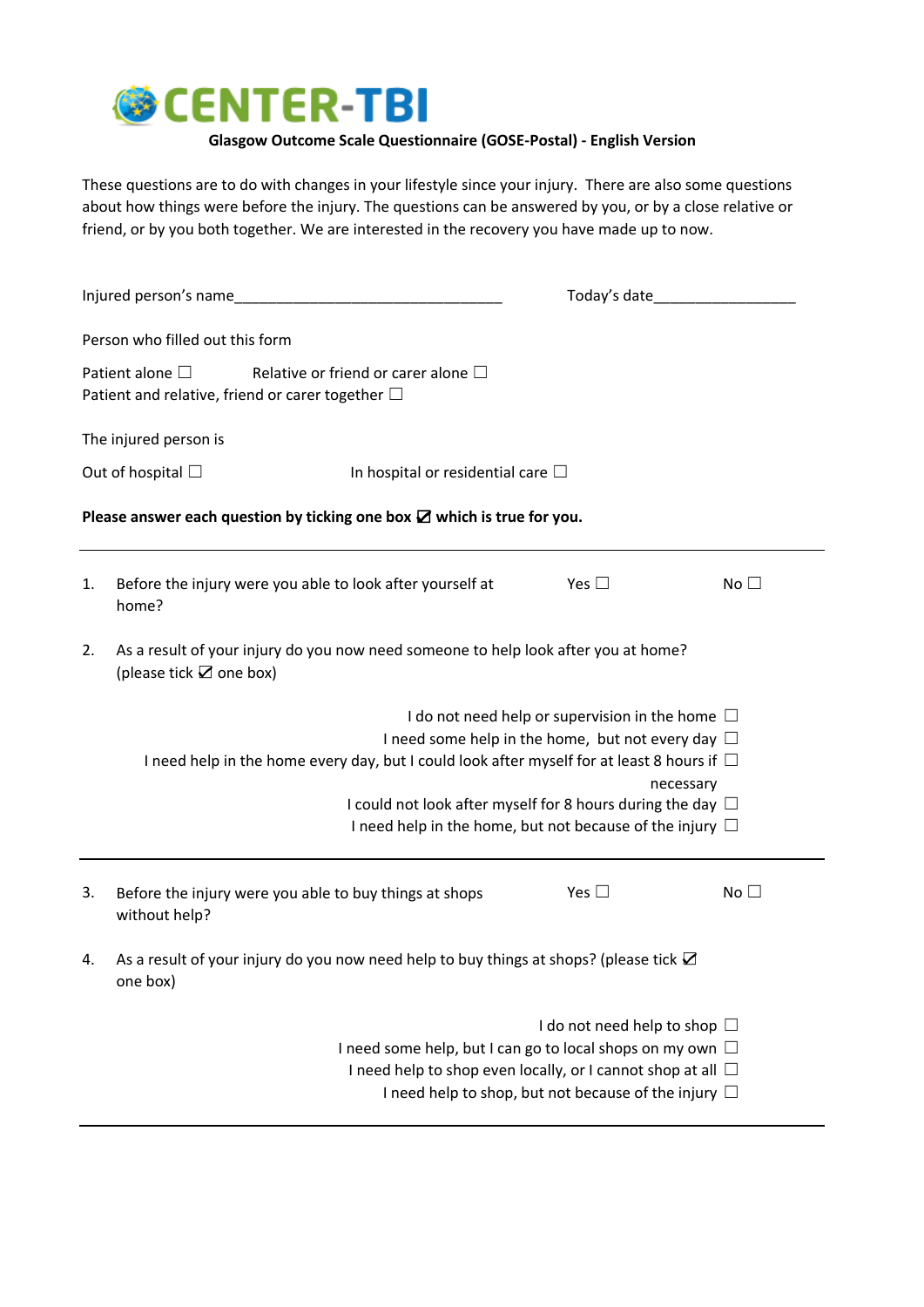| 5. | Before the injury were you able to travel without help?                                                                                                                                                                                                                          | Yes $\square$                                 | No <sub>1</sub>                                               |  |  |  |
|----|----------------------------------------------------------------------------------------------------------------------------------------------------------------------------------------------------------------------------------------------------------------------------------|-----------------------------------------------|---------------------------------------------------------------|--|--|--|
| 6. | As a result of your injury do you now need help to travel? (please tick <b>Z</b> one box)                                                                                                                                                                                        |                                               |                                                               |  |  |  |
|    | I do not need help to travel $\Box$<br>I need some help, but can travel locally on my own (e.g. by arranging a taxi) $\Box$<br>I need help to travel even locally, or I cannot travel at all $\Box$<br>I need help to travel but not because of the injury $\Box$                |                                               |                                                               |  |  |  |
|    |                                                                                                                                                                                                                                                                                  |                                               |                                                               |  |  |  |
| 7. |                                                                                                                                                                                                                                                                                  |                                               |                                                               |  |  |  |
|    | Working $\square$<br>Looking after family $\Box$<br>Retired $\Box$                                                                                                                                                                                                               | None of these (e.g. unfit for work) $\square$ | Looking for work $\square$<br>Studying as a student $\square$ |  |  |  |
| 8. | As a result of your injury has there been a change in your ability to work? (or to study if<br>you were a student; or to look after your family) (please tick $\boxtimes$ one box)                                                                                               |                                               |                                                               |  |  |  |
|    | I still do the same work $\Box$<br>I still do the same work, but have some problems (e.g. tiredness, lack of concentration) $\Box$                                                                                                                                               |                                               |                                                               |  |  |  |
|    | I still work, but at a reduced level (e.g. change from full-time to part-time, or change in $\Box$<br>level of responsibility)<br>I am unable to work, or only able to work in sheltered workshop $\Box$<br>My ability to work has changed, but not because of the injury $\Box$ |                                               |                                                               |  |  |  |
| 9. | Before the injury did you take part in regular social and<br>leisure activities outside home (at least once a week)?                                                                                                                                                             | Yes $\square$                                 | No <sub>1</sub>                                               |  |  |  |
|    | Social and leisure activities include: going out to a pub or club, visiting friends, going to the cinema or<br>bingo, going out for a walk, attending a football match, taking part in sport.                                                                                    |                                               |                                                               |  |  |  |
|    | 10. As a result of your injury has there been a change in your ability to take part in social<br>and leisure activities outside home? (please tick <b>Z</b> one box)                                                                                                             |                                               |                                                               |  |  |  |
|    | I take part about as often as before (the activities may be different from before) $\Box$                                                                                                                                                                                        |                                               |                                                               |  |  |  |
|    | I take part a bit less, but at least half as often $\Box$                                                                                                                                                                                                                        |                                               |                                                               |  |  |  |
|    | I take part much less, less than half as often $\Box$                                                                                                                                                                                                                            |                                               |                                                               |  |  |  |
|    | My ability to take part has changed for some other reason, not because of the injury $\Box$                                                                                                                                                                                      | I do not take part at all $\Box$              |                                                               |  |  |  |